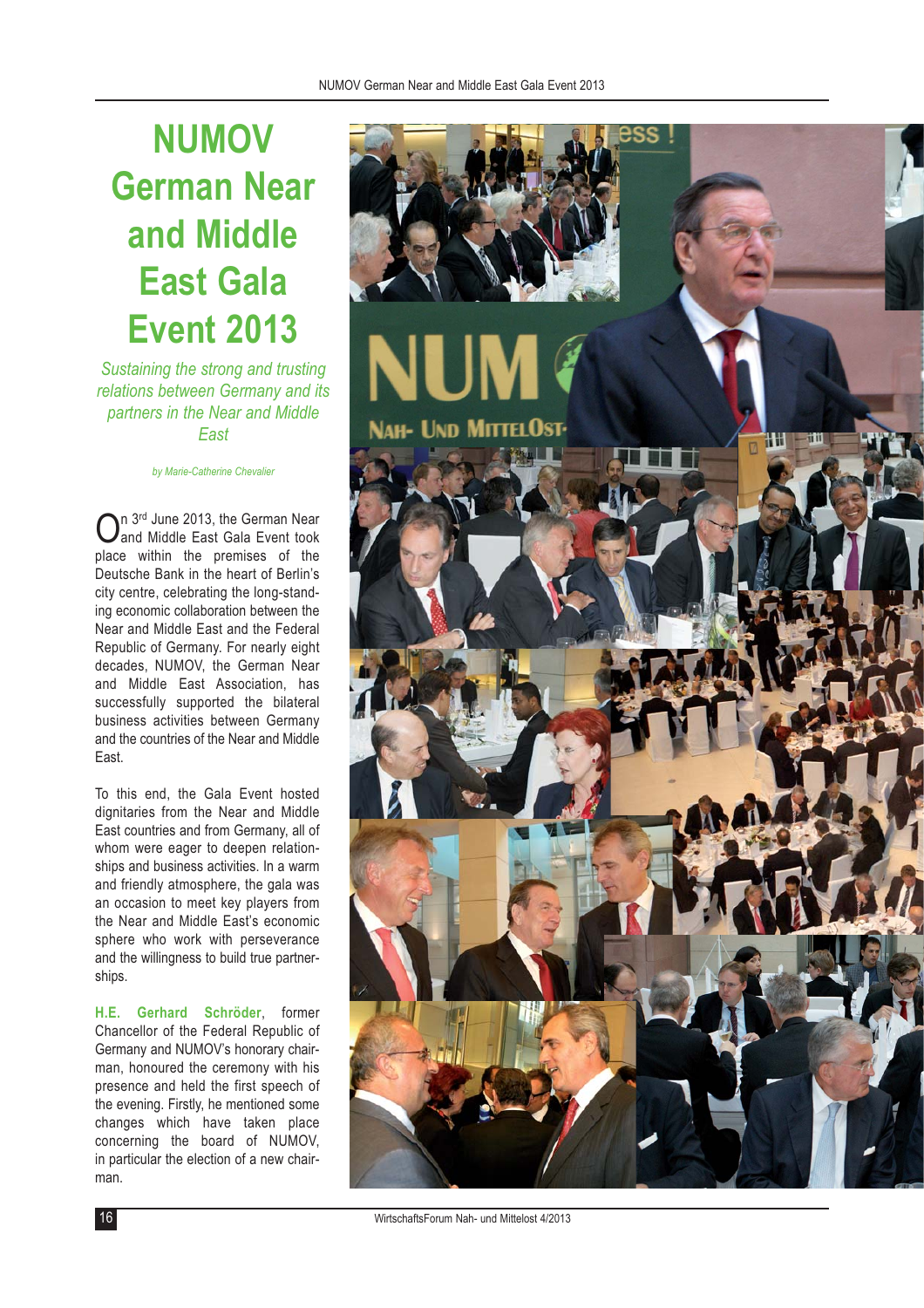

He thanked **Bernd Romanski**, former Chairman of NUMOV, for his significant contribution to strengthening relations between Germany and the Near and Middle East. Having served on the board for more than 14 years, Bern Romanski will continue his commitment to NUMOV as Deputy Chairman.

Subsequently, H.E. Gerhard Schröder greeted Bernd Romanski's successor, **Dr. Rainer Seele**, Chairman of the Board of Wintershall.

H.E. Gerhard Schröder pointed out the turbulent times in which this year's gala event was taking place, with the world witnessing historical changes in many countries of the Arab world. These shifts, according to H.E. Gerhard Schröder, carry some risks and are having a political and economic effect on Europe.

He thus called on Germany, as a neighbour of the Middle East, to encourage and to support stability in the region. "We are touched by the suffering, oppression and hundreds of thousands of people seeking refuge in the region" he said, adding that "Europe's task in this phase is to help freedom, stability and security to succeed".

Next, H.E. Gerhard Schröder addressed a number of issues in the Middle East which require Germany's concern, such as the developing of infrastructure, offering young people the growth of economic infrastructure and ensuring social and economic progress. He also invited the countries of the region to increase their emphasis on foreign direct investments in order to attract international business and strengthen the private sector.

Finally, he reminded the audience that Germany, well-known for high quality and innovative technologies, remains as committed as ever to promoting growth, cooperation and prosperity in the Near and Middle East.

Thereafter, the new chairman of NUMOV, Dr. Rainer Seele, spoke and expressed his gratitude to H.E. Gerhard Schröder, as well as his predecessor, Bernd Romanski. He emphasised that NUMOV is Germany's oldest and largest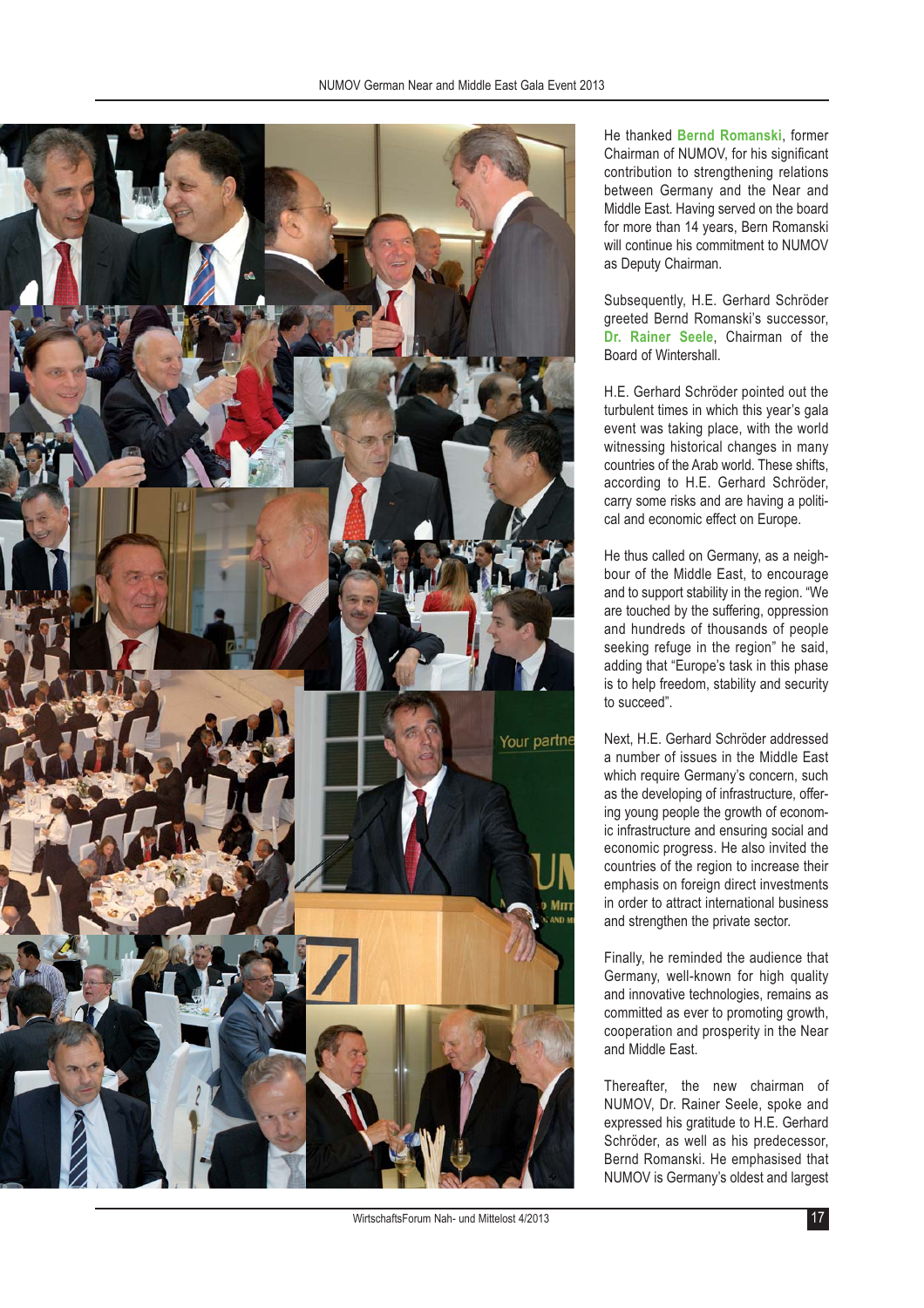organisation that supports bilateral relations with the region of the Near and Middle East. Dr. Rainer Seele stated his eagerness to take on the responsibilities that the chairmanship of NUMOV enttails.

He underlined the great significance of long-lasting relationships in order to succeed in business and political projects. "It is the personal relationships; it is personal understanding and trust that made shared projects a success. Whether in business or politics, you always need a common rule. The relations between Germany and the Near and Middle East need evenings like this one. They need a platform like NUMOV."

As Chairman of the Board of Wintershall, he spoke about his experience in the Near and Middle East and gave the example of the company's investment in Libya. Since 1958, Wintershall has employed local staff and is therefore firmly rooted in the country's society. Indeed, it was able to restart production immediately after the uprising in 2011 as the local employees of Wintershall and the local communities protected the company's facilities.

He also mentioned the natural gas field which was discovered by Wintershall in Qatar – one of the first major discoveries over the last four decades and important news concerning the cooperation between Germany and the Gulf Region. The discovery reflects the need for bilateral relationships as Germany relies on the secure supply of oil and gas, and can in turn provide technology and knowhow. Dr. Rainer Seele stressed the importance of cooperation and the time it requires to strengthen the ties shared with the countries of the Near and Middle East.

As he said, "together we can achieve more, we can multiply success for our companies, but what is more important, also for our societies". This was certainly the goal of the German Near and Middle East Gala Event: one more step towards a long-term partnership based on trust and commitment. The formation of the German Middle East Association took place in Berlin 79 years ago. The



WirtschaftsForum Nah- und Mittelost 4/2013